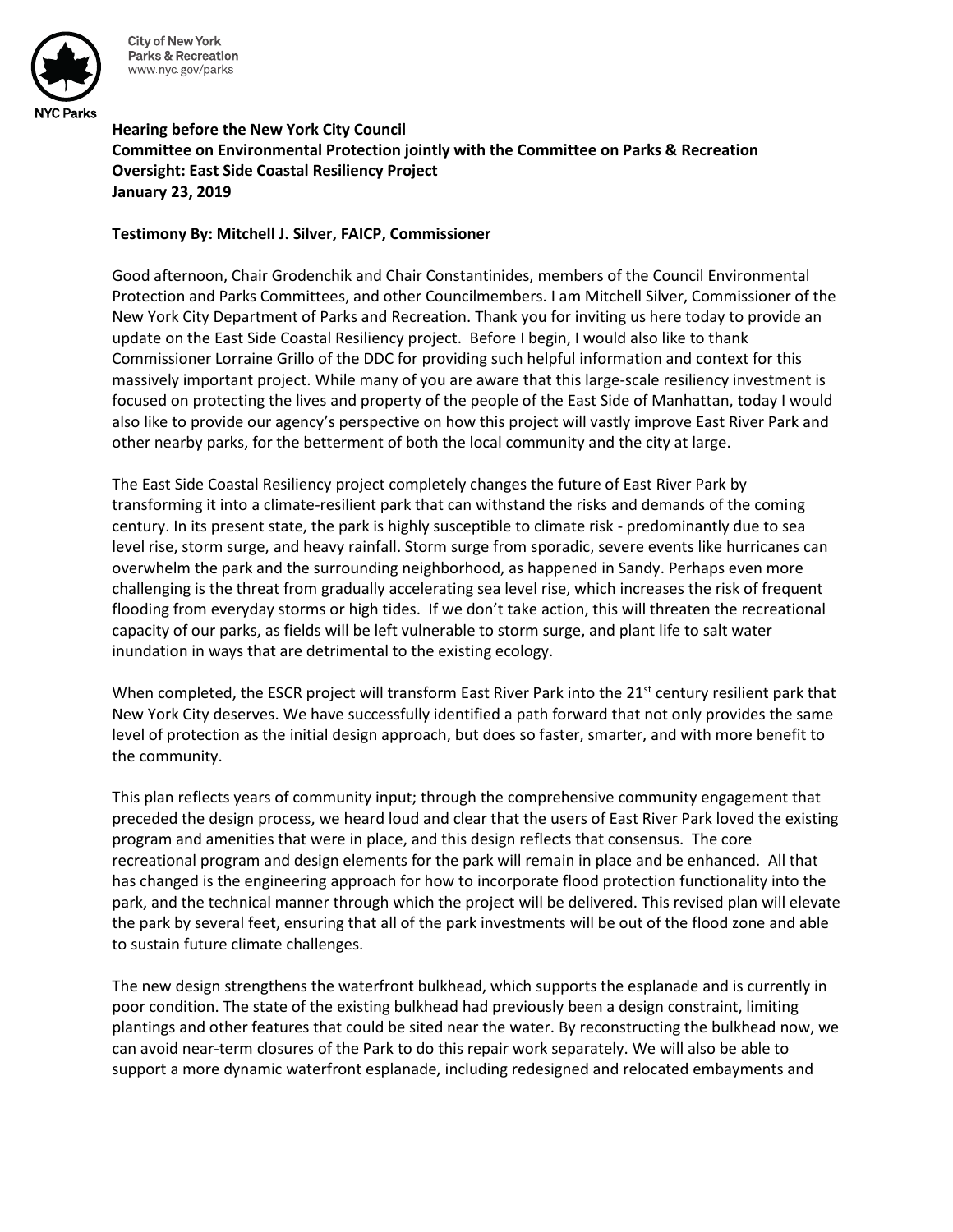

**City of New York Parks & Recreation** www.nyc.gov/parks

step-downs which will allow more New Yorkers to get closer to the water and really be able to engage with this incredible natural resource.

By elevating the property, we open up opportunities to improve access and incorporate more graceful and natural entryways into East River Park. We will now be able to initiate necessary repairs to Corlears Hook Bridge, a key entry point into the park that is in poor condition. This also allows us to integrate the foundations for the future flyover pedestrian bridge to address the "pinch point" near the Con Edison facility, strengthening neighborhood connections to the park and waterfront. Instead of delaying necessary repair work on the existing waterfront bulkhead and Corlears Hook Bridge, which would mean park impacts and closures at a later time, we are incorporating this work into the ESCR project to maximize efficiency and community benefit. Lastly, as we believe that many local residents will appreciate greatly, altering our approach to the design of the project allowed us to ensure that more New Yorkers living near East River Park will enjoy views of the park, instead of a floodwall.

Though much of the public dialogue has focused on East River Park, we are also pleased that the ESCR project will provide important storm protection for vital Parks assets such as the Asser Levy Recreation Center, and allow for the reconstruction of other nearby properties within the project limits, including Murphy Brothers Playground, Asser Levy Playground and Stuyvesant Cove, which, while not under the jurisdiction of the Parks Department, serves as an important amenity for the community. Similar to the improvements that will be made at East River Park, we look forward to seeing these properties updated and revived for our 21<sup>st</sup> Century open space needs.

As with any major capital project of this scale and complexity, there will be significant impacts and inconveniences for the public. Regardless of the design approach being considered, the City would have to rebuild the majority of East River Park, a massive undertaking. We have begun working with existing sports league permitees that use the ballfields, and will seek to redistribute their access to existing Parks facilities. We are coordinating with our sister City agencies to identify opportunities to make additional use of recreational space operated by other entities, and we are exploring all feasible improvements to nearby Parks property that will increase interim access to recreational space for the duration of the closure, either through short-term enhancements or capital work that is already underway. We welcome community suggestions on identifying interim recreation measures; we have already received a great list from Councilwoman Rivera and are open to other suggestions.

Through our public engagement, the enthusiasm for our urban forest and the trees within East River Park has become abundantly clear. The earlier design approach would have required removal or replacement of nearly all of the trees within East River Park, and that will continue to be necessary, given the need to elevate the park by several feet. We will attempt to transplant as many existing trees as possible and explore planting larger-caliper trees that will provide more significant benefits sooner, and we will endeavor to accelerate street tree planting in nearby neighborhoods to help with greening efforts. In any case, it is important to recognize that the current trees in East River Park are already at significant risk of flooding, and the updated design will ensure that those trees can survive the next century in an increasingly volatile climate. Subsequent to Sandy, we've seen a decline in health for many of the trees in the park; approximately 260 trees were removed in 2014 after die-off from salt inundation and we have continued to remove additional trees that have been unable to recover. I am pleased to note that when this project is complete, there will be approximately 1200 trees within the park, a net increase of several hundred trees, in a diverse palette of species that are resistant to salt spray exposure and more suitable to the park's location. Realigning our planting strategy in accordance